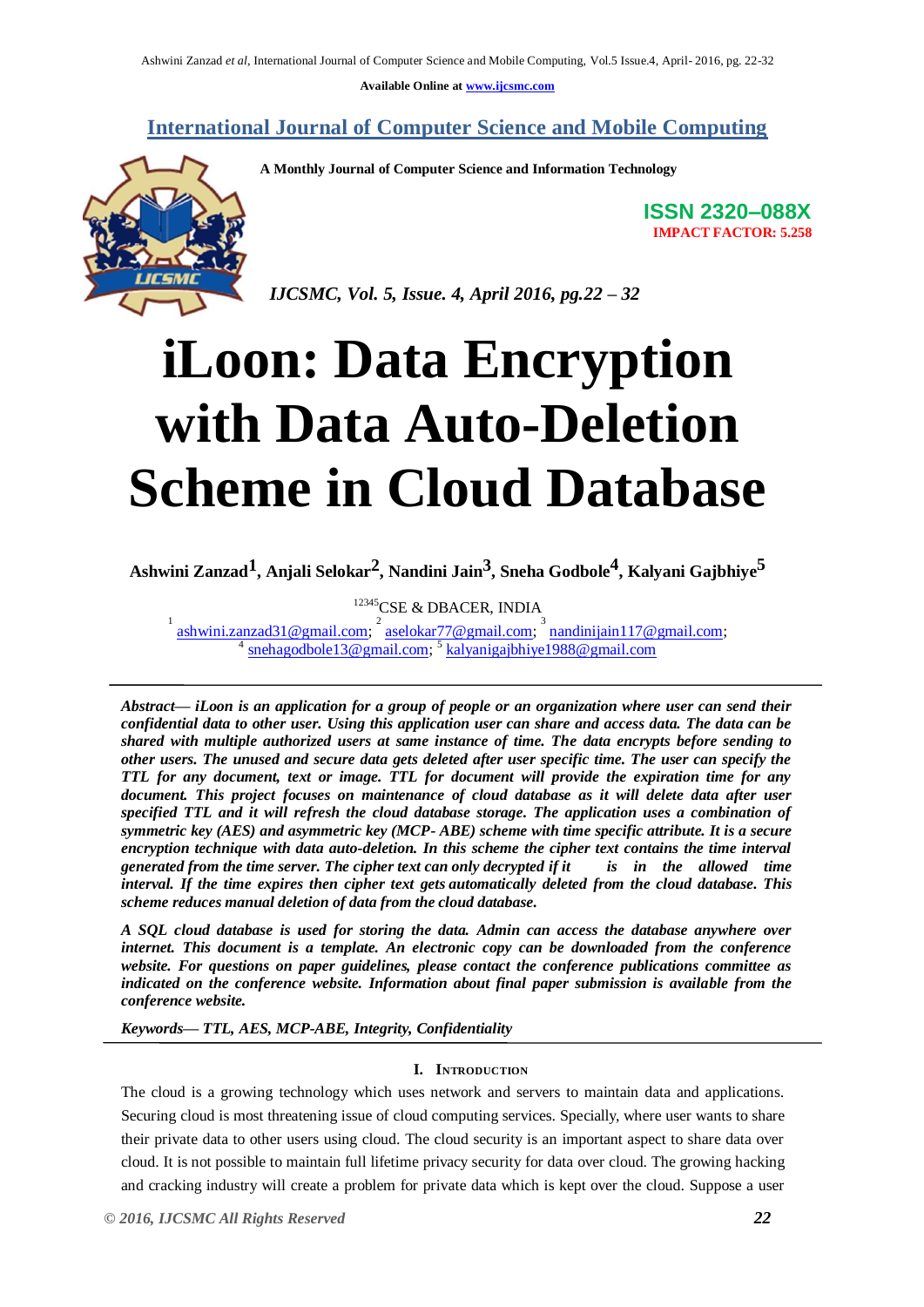want to sends his ATM pin to other user. The data is sent using only encryption technique. The sender reads that data but not delete it after viewing .then after some days if someone hacks his account then all private data including ATM pin would be known by the hacker. So to avoid such situation the encryption method with TTL for document is used.

This application is limited for small group of users, organization, or institution. It is not the social networking site. After the user registration, User can not directly access the application. First the registration goes to the admin. Admin will verify that user is actually belongs to that organization or group .user can only use this application, after he is verified by admin. Admin has right to grant the access or deny the access. With this application, user can share text, pdf and images to different users. The art of protecting information by transforming it (encrypting it) into an unreadable format, called cipher text. Only those who possess a secret key can decipher (or decrypt) the message into plain text. Encrypted messages can sometimes be broken by cryptanalysis, also called code breaking, although modern cryptography techniques are virtually unbreakable. As the Internet and other forms of electronic communication become more prevalent, electronic security is becoming increasingly important. Cryptography is used to protect e- mail messages, credit card information, and corporate data. Cryptography systems can be broadly classified into symmetric-key systems that use a single key that both the sender and recipient have, and public-key systems that use two keys, a public key known to everyone and a private key that only the recipient of messages uses. The project uses a combination of symmetric and asymmetric key encryption based technique. Symmetric key is private key encryption technique which uses single private key for encryption as well as decryption. Asymmetric key encryption technique uses pub- lic attributes for encryption, which takes the public data attributes of the user for encryp- tion. The data is encrypted from the different combination of public attributes. After the encryption process is performed, the data is sent to that user whose attributes are used. The data is sent only to those users whose attributes are used for encryption. Other users belonging to this group receives only cipher text. This attributes based encryption technique combines with the auto deletion scheme. In this technique, the cipher text is assigned with an time interval. The time instance is generated from the time server which is present at the host computer. The cipher text is present in the cloud database only till the Time-to-live for the document is valid. This encryption technique with TTL solves the problem of security by providing authorized time interval to the document. After the time expires, the data gets self deleted, which maintains the memory. it reduces human efforts to delete the data. This project will aim at combining private and public key encryption methods.



Figure 1.1: Online Cloud Database

The application uses a cloud database for storing data. Admin can access the data from the cloud database anywhere from the internet. This cloud database is SQL database. It has capacity of 1 GB. A cloud database is a database that typically runs on a cloud computing platform. There are two common deployment models: users can run databases on the cloud independently, using a virtual machine image, or they can purchase access to a database service, maintained by a cloud database provider. Of the databases available on the cloud, some are SQL-based and some use a NoSQL data model. Some cloud platforms offer options for using a

*© 2016, IJCSMC All Rights Reserved 23*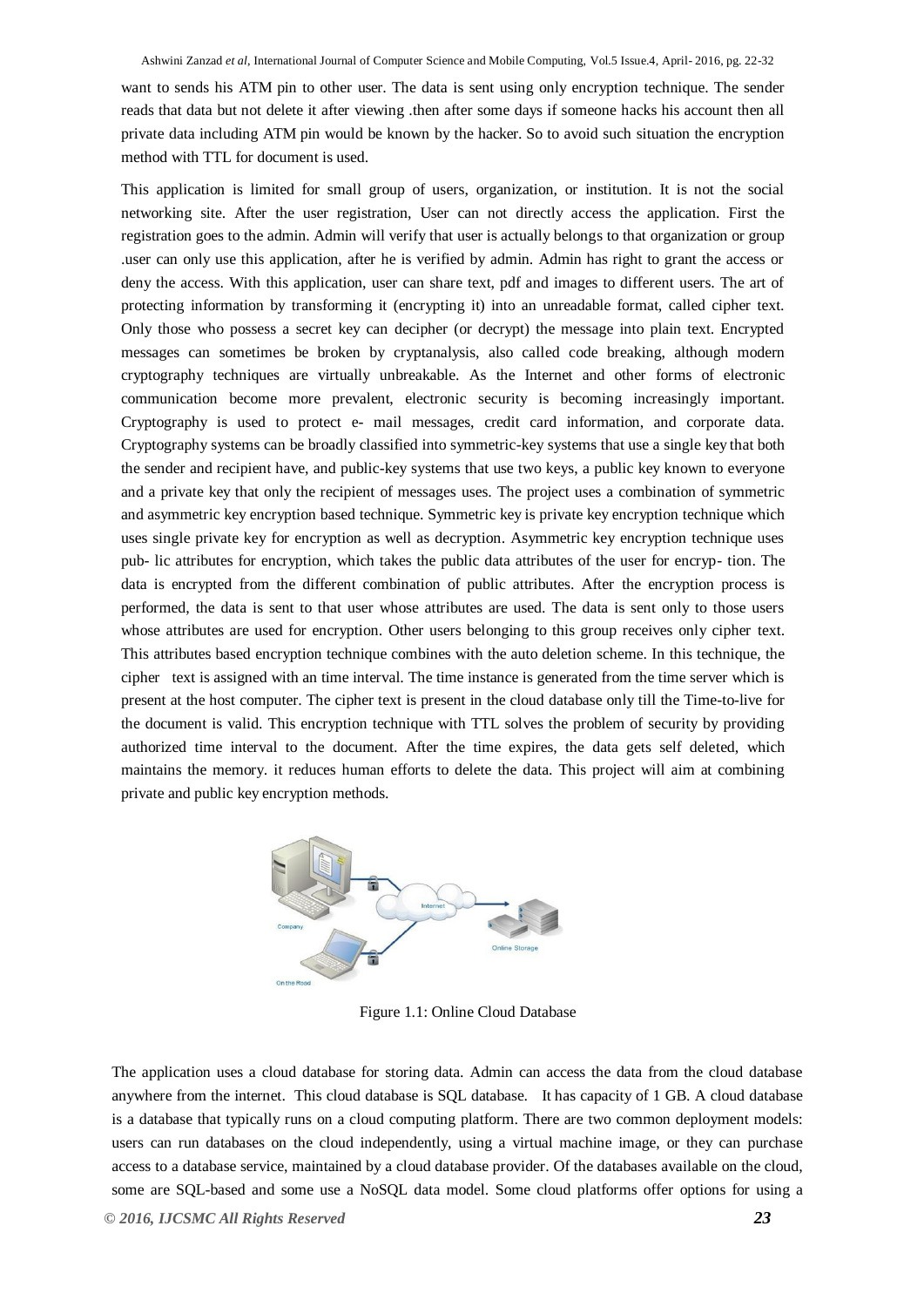database as a service, without physically launching a virtual machine instance for the database.In such a configuration, application owners do not have to install and maintain the database themselves. Instead, the database service provider takes responsibility for in- stalling and maintaining the database, and application owners pay according to their age. For example, Amazon Web Services provides three database services as part of its cloud offering: SimpleDB, a NoSQL key-value store; Amazon Relational Database Ser- vice, a SQL-based database service with a MySQL interface; and DynamoDB. Similarly, Microsoft offers the Azure SQL Database service as part of its cloud offering.

### <span id="page-2-0"></span>**II. LITERATURE REVIEW**

As there is need to share data with other user through cloud. So the cloud should consider security which is main issue in cloud computing. In this paper the confidential data which uploaded in the cloud use key-policy attribute-based encryption with time-specified attributes (KP-TSABE) scheme. In this scheme cipher text is labeled with time interval proposed by data owner and only decrypt if it is within time interval. The data can be access, store, downloaded within time instant but after time interval expired the data is securely self deleted and it will refresh the memory. Timed-specific encryption (TSE) provides an interesting encryption service where an encryption key is associated with a predefined release time, and a receiver can only construct the corresponding decryption key in this time instance applying the ABE to the shared data will intro- duce several problems with regard to time-specific constraint and self-destruction. [\[1\]](#page-2-0)

In this paper they present attribute based access scheme for scalable media. The data which user wants to deliver on that data they apply attribute like age, gender, or nationality. The combination of both data and attribute can send to other user. Without using list of user names it uses attribute which provide data privacy by attribute based encryption. For this purpose they introduced multi message cipher text policy attribute based encryption technique. By using this it efficiently use attribute on that data so user whose attribute get match then only that user can decrypt that data so these attribute scheme [\[2\]](#page-2-1)

The data can be shared in cloud so there is requirement to handle that data with security. This security is provided through encryption process. In this paper they describe AES encryption algorithm to implement security. AES is symmetric encryption algorithm. It is based on substitution and permutation network. AES perform all its computation on bytes rather than bits. So it uses 10 rounds for 128 bit key, 12 rounds for 192 bit key, and 14 rounds for 256 bit key. [\[3\]](#page-2-2)

The confidential data when uploading in cloud then there is need of security. For maintaining that security we apply encryption. In this paper it uses mediated certificate less public key encryption (MCL-PKE) scheme without pairing operation which uses to give practical solution of shearing sensitive data. In this paper data owner encrypt that data using cloud generated public key then that data get uploaded into cloud .After successful authorization the data get partially decrypted and then user uses private key to fully de- crypt that data . Here cloud is work as storage and key generation center. [\[4\]](#page-2-3)

## <span id="page-2-2"></span><span id="page-2-1"></span>**III. PROBLEM STATEMENT**

<span id="page-2-3"></span>In today's computing environment there is a great need of security data need of security, data integrity and confidentiality for securing data over the internet .Data transmission need secured way to protected.

It is not possible to maintain full lifecycle, privacy security of any data. No user can protect their data for longer time. Growing hacking and cracking industry will crack account. So there should be any mechanism for self destructing the data .once the user receives the private data, it should get automatically self destroyed. There is limited database memory and when the data in database increases then load in the database also increases, which results in the slow process. so automatically deletion of data will result in memory management. The existing database needs platform, so better to use cloud database for storage, Admin can anytime use the database for the internet.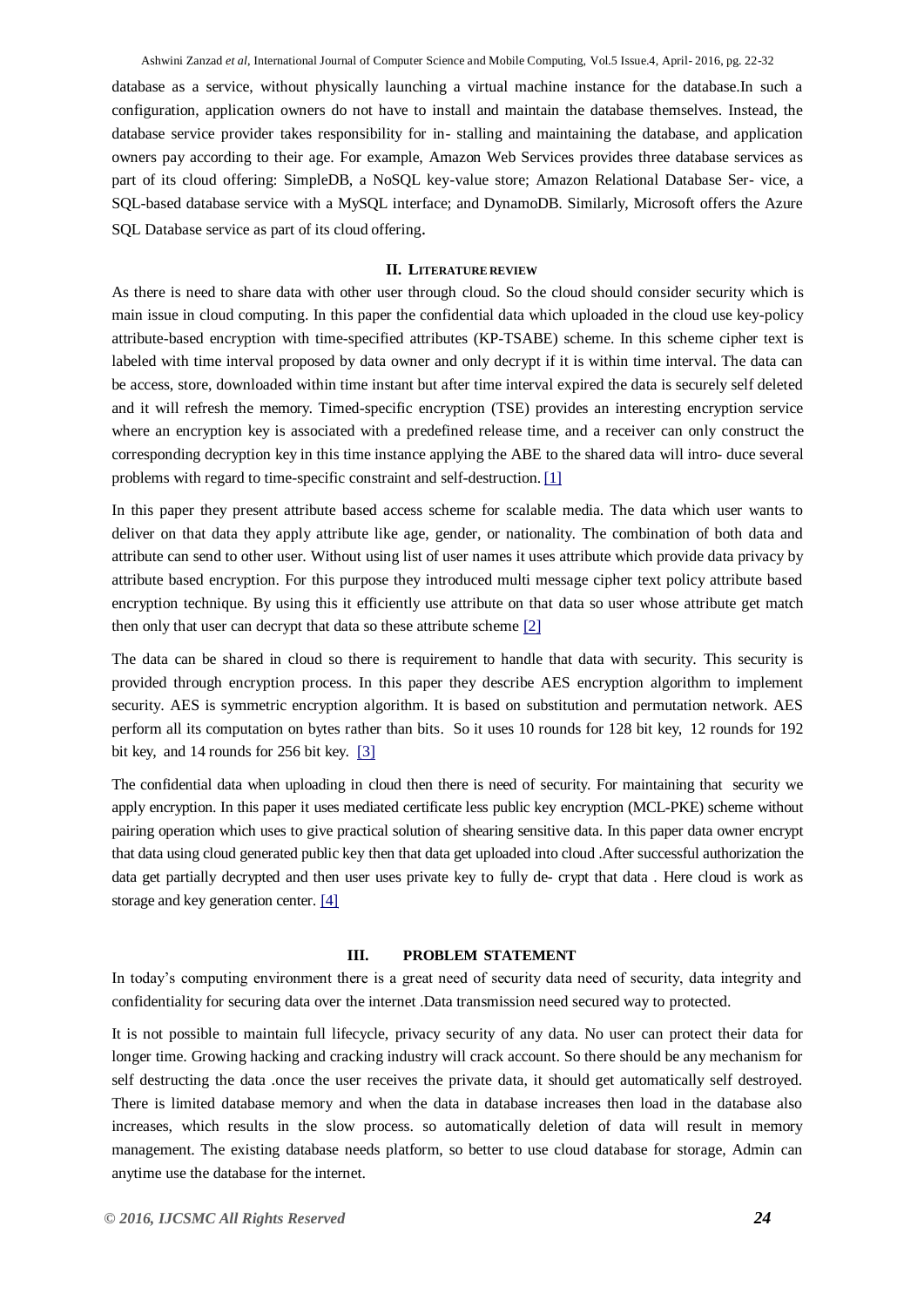## **IV. PROPOSED SYSTEM**

The proposed application is used to share the confidential data over the network. The application has user friendly graphical user interface. This application is for the group of people, organization, small scale company or institution. User can only use the application after the verification from the admin. Admin can grant the access or deny the access. The combination of public key and private key algorithm is used here. For encryption AES is used. AES is symmetric key encryption algorithm which uses single key for encryption and decryption. The cipher text is then transmitted using key MCP-ABE algorithm which uses public attribute for the transmission. The cipher text goes to the user whose attribute are selected. User can specify TTL for data before sending. As TTL expire data automatically get deleted. Thus TTL we are using time specified attribute scheme. Proposed application is using cloud database, online database make the database plat- form independent and location independent. Admin can anytime access the data.

#### **Modules**

These are the various modules of project. The first module is registration form in which the user will register him. The second module is admin verification form to verify the user. The third module is login form to get access to homepage. The fourth module is Homepage.

#### **Registration Form**

The first step in the system is to register the user. It is only after registration process the user can login into the system and can use it.



Figure 4.1: Registration process

In the registration module first a user needs to register him/her by providing necessary information such as name, username, email address and password etc. username is the field in which user can insert any name what he want to insert as his/her username. Whereas in password he should insert 6 character not less than that otherwise it shows exception same in case of phone number, where their is need of only 10 digit if it is less then same then the message will pop up. So remaining field should be insert by user which is very common like city, address, email id. The project name is the name of project on which they are working. And then click on register so after that user will register for this we are using SQL INSERT query to insert the information into the table SharedDataRegister into online database. After successful registration, the data first goes to the admin for verification. If the above processes are successfully carried out the user will get access to his/her personal home page where he/she will be able to perform various operations such as sharing and downloading of files.

#### **Admin Approval Form**

After the user has registered him successfully, this page is of Approval of account where user who registered is shown in this page. In this page there are four column. First column contain user-id which is the id of user. In second column there is full-name where full name of user is shown. In next column there is project name which consist of the name of project which is given by user at the time of registration. And final column contain the phone number.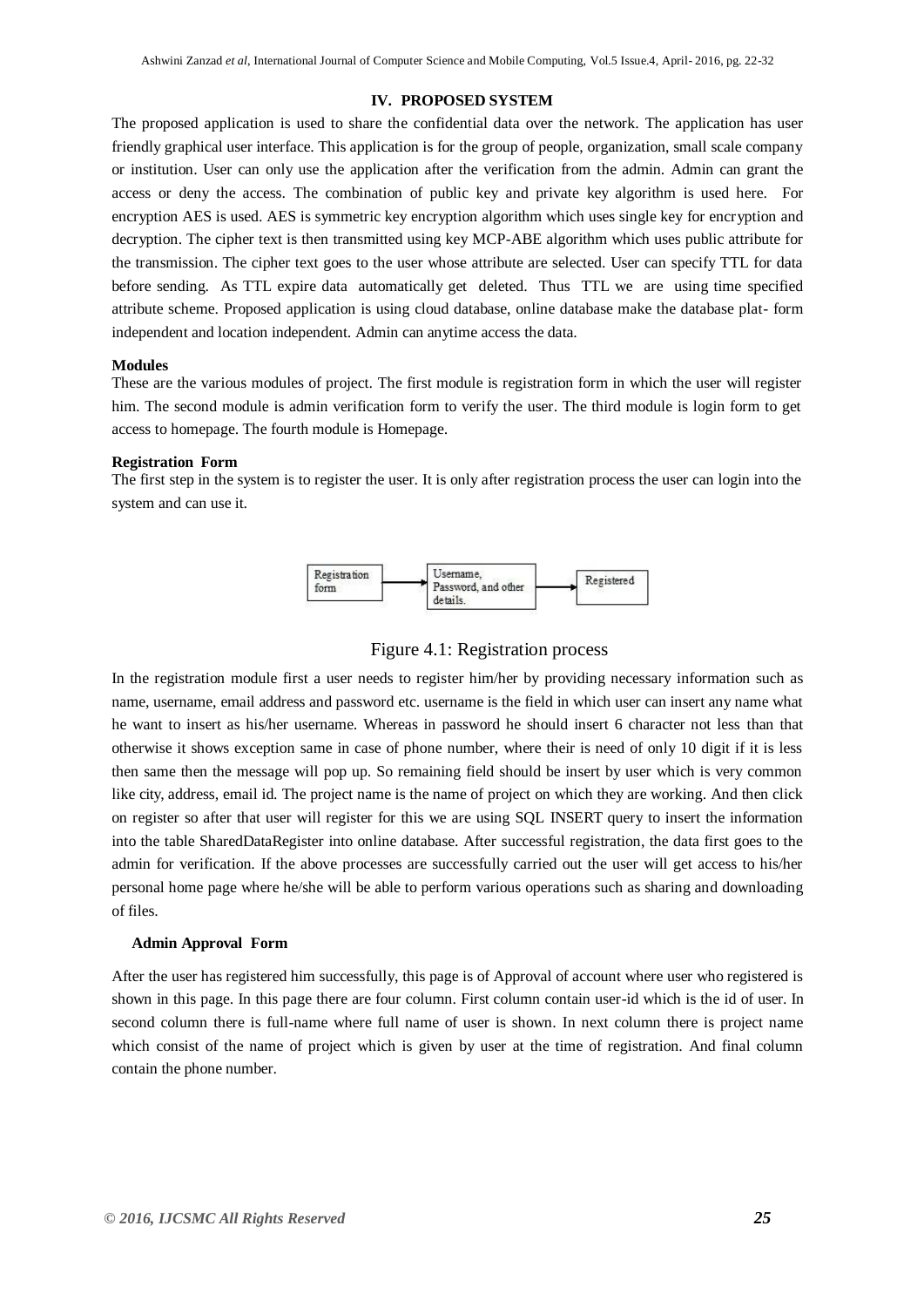

Figure 4.2: Admin verification

if he want to provide authorization to this user then he click on that user-id and select after that click on grant so this user will become authorized and can share data whereas if admin want to remove authorization then he click on deny button after that user can not send data or anything.

#### **Login Form**

In the login module a screen appears which contains two specific fields namely USER NAME and PASSWORD. Here using SqlConnection Class we have created a database named TeamV. Using SELECT query we are verifying the user-id and password entered by the user with the data stored in SharedDataRgistered table. If the user-id and password are matched and the the admin has granted access, the user will be logged in. Otherwise the pop up box will show credential invalid. If the user is not registered then user can click on register button to register.



Figure 4.3: Login form

#### **Homepage**

After the successful registration and passing the verification module the specific user will get access to his personal home page where he/she can perform various operations like sharing and downloading of text, PDF files, mp3 files and images. This is the page which come after login. Here user first click on refresh button then the list of user come on left hand side where username and fullname is given of various user who are authorized. Then user can select the names to whom user want to send data that user name will be added in add recipient column. User can also use project name to send the data. By selecting project name .user can send the data to multiple user. if user want to send data in text format then he click on text and type text. Same with image and Pdf , he click on image radio and then click on browse.

*© 2016, IJCSMC All Rights Reserved 26* Then he add key which user want to insert . This key is symmetric key which is use for encryption of the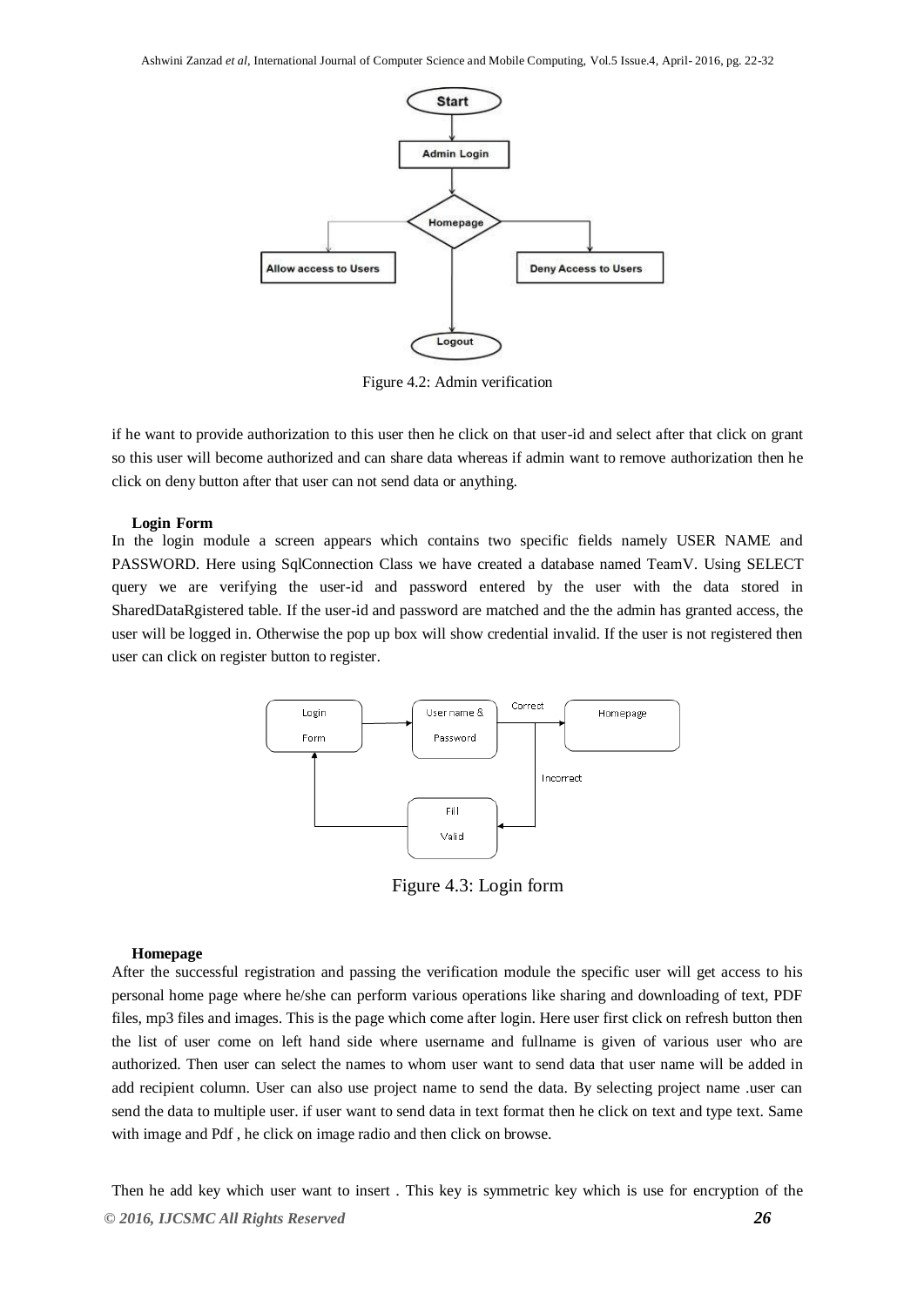message then click on sent so the message box will pop up that message sent successfully. After that user add TTL ( time to live )in hrs:min format like 00:22 it means for 2 min . Up to that 2 min the data will present in this system after this if time will expire, then the data will self destructed. The inbox shows the list of files received by the user.



Figure 4.4: Homepage

#### **Inbox**

This page will come after clicking on check inbox. This page consist of the username from whom the data received. It consist of type field as second column where it shows whether the data is in text format or in image format. And in third column there is data field which consist of data in encrypted form. This encrypted form data is the combination of cipher text and the key. Last column contain time to live which consist of time up to which the data will remain in system. After that time expired the data will self destructed. Then in this page at lower side there is block for key where user insert key which is symmetric key and click on decrypt and view so then next page come which is for output.



Figure 4.5: Inbox

#### **Auto-deletion scheme**

The ciphertext generated from the AES algorithm is provided with the TTL.TTL de- scribes the expiration time of the data. In this scheme, user enter the time in HH:MM format. This time provided by the user then added with current time of the system. The time of the data increases. when the time from the server matches with this data time , then SQL query is fired and the ciphertext gets deleted.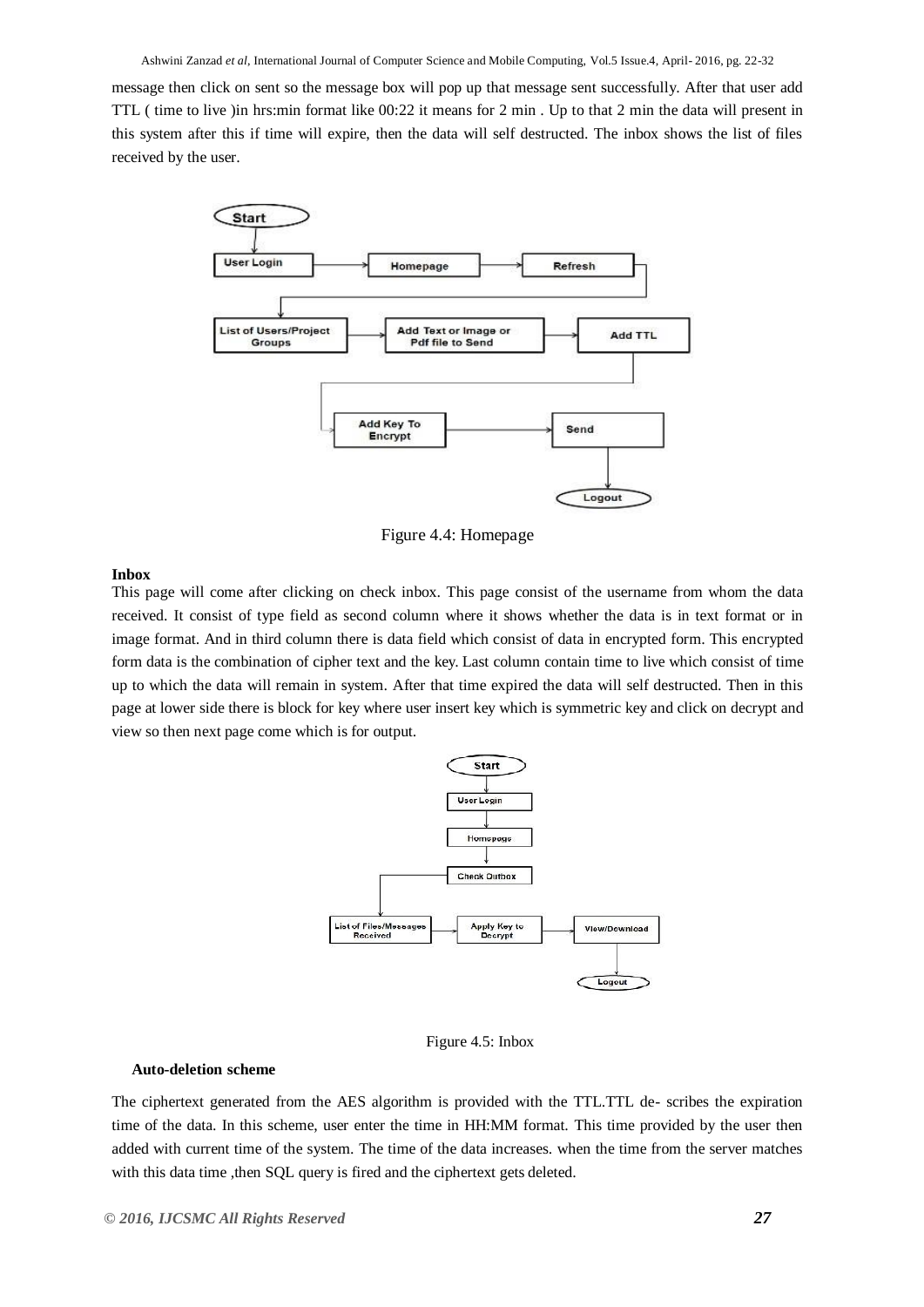

Figure 4.6: Auto-deletion scheme

# **V. Results**

The snapshots generated by this project are as follows. This includes registration, verification, login, homepage, inbox and outbox.

# **Registration Page**

Registration page is the first module of our application in which the user will provide his name, email address and password and other necessary details about him/her

| Details          |                      |               |          |
|------------------|----------------------|---------------|----------|
| UserName         | anjali<br>¢,         | Password:     |          |
| <b>Full Name</b> | anjali<br>ċ.         | a             | selokar  |
| Address          | ngp<br>ŧ             |               |          |
| City             | ÷                    | ngp           |          |
| Phone Number     | 8308426670<br>ċ      |               |          |
| Email Id         | $\ddot{\phantom{a}}$ | a.s@gmail.com |          |
| Project Name     | t                    | p1            |          |
|                  |                      | Cancel        | Register |

Figure 5.1: Registration Page

**Admin Approval Page.**

This is the Admin approval page, where admin will approve access of every registered users. In this admin will check users details that the registered user is actually a part of that organization or not. Then admin will grant the permission to user to access application, if user is valid. Otherwise admin will deny the access to application to that particular user.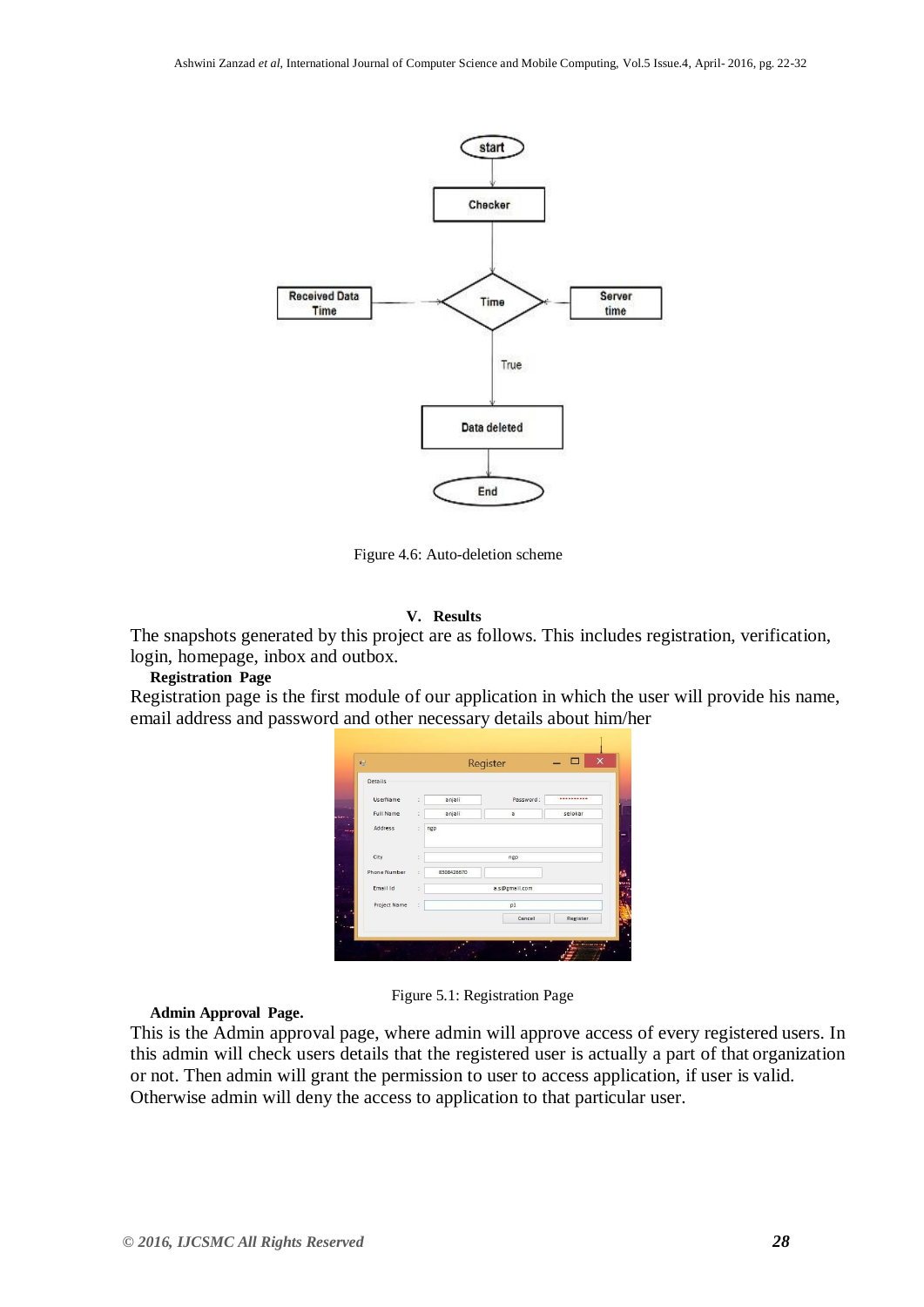| AAZ<br>Project1<br>R421211548<br>1234567890<br>asap<br>000<br>1234567890<br>project1<br><b>PPP</b><br>1234567890<br>nandini mu<br>9421966336<br>$i$ -loon<br>8806619744<br>sneha s go<br>$i$ -loon<br>9823044985<br>a bs s<br>p<br>9823044985<br>$a$ bs $s$<br>o<br>anjali arvin<br>project5<br>9876543210<br>1234567890<br><b>HILL</b> | Ashwi<br>$\overline{\phantom{a}}$<br>$\circ$ |
|-----------------------------------------------------------------------------------------------------------------------------------------------------------------------------------------------------------------------------------------------------------------------------------------------------------------------------------------|----------------------------------------------|
|                                                                                                                                                                                                                                                                                                                                         |                                              |
|                                                                                                                                                                                                                                                                                                                                         |                                              |
|                                                                                                                                                                                                                                                                                                                                         |                                              |
|                                                                                                                                                                                                                                                                                                                                         |                                              |
|                                                                                                                                                                                                                                                                                                                                         | nandini                                      |
|                                                                                                                                                                                                                                                                                                                                         | sneha                                        |
|                                                                                                                                                                                                                                                                                                                                         | $\alpha$                                     |
|                                                                                                                                                                                                                                                                                                                                         | ×                                            |
|                                                                                                                                                                                                                                                                                                                                         | anjalise                                     |
|                                                                                                                                                                                                                                                                                                                                         |                                              |
|                                                                                                                                                                                                                                                                                                                                         | 1234567891<br>project                        |
|                                                                                                                                                                                                                                                                                                                                         |                                              |

Figure 5.2: Admin Approval Page

# **Login Page**

In the login page module the user has to enter his/her user name and password to get log in.His email id will be used as User name if the user provides correct data for the mentioned fields the user will be successfully logged in.

| $\mathbf{a}$ | Login                                                                                | ×     |
|--------------|--------------------------------------------------------------------------------------|-------|
|              | Credentials<br>User Name<br>Ì<br>è<br>Password<br>Register Forgot Password<br>Cancel | Login |

Figure 5.3:Login page

# **Homepage**

This is personal home page of user where he/she can perform various operations like sending and downloading of text or PDF files or images. In homepage the list of Users and project groups shown whom user can send data. At a time user can send data to many user and a project group. After selection of type of data the TTL (Time to Leave) is applied on the data with the encryption.

| Settings |           |                       |    |           |             |
|----------|-----------|-----------------------|----|-----------|-------------|
| UserName | Full Name | O Text                |    | Image PDF | Refresh     |
|          |           |                       |    |           | Browse      |
| Project  |           | TTL:<br>To Recipient: | ÷. | Key:      | Send        |
|          |           |                       |    |           | Check Inbox |

Figure 5.4: Homepage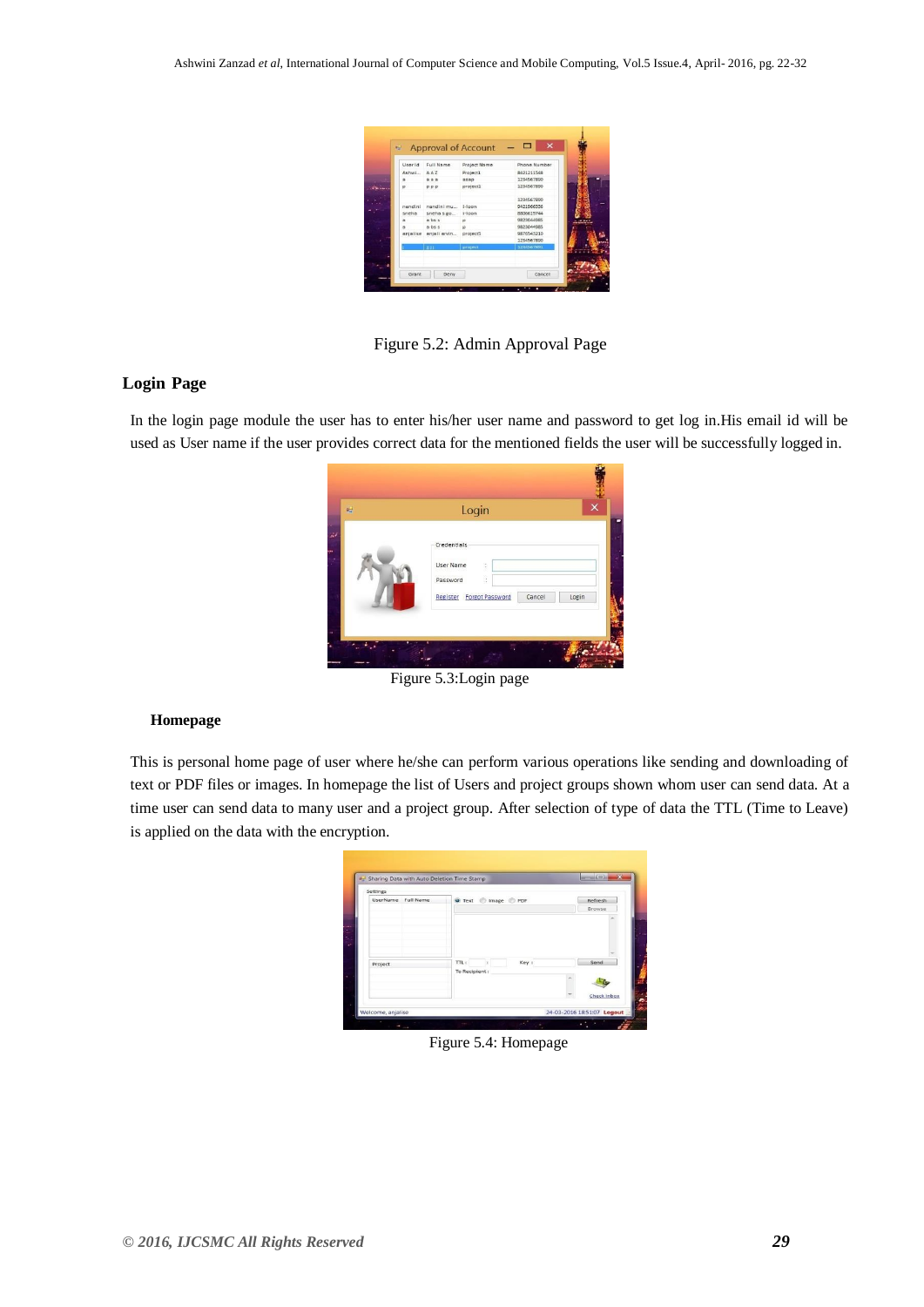# **SEND DATA**

In this figure 4.5 ,user can send image to selected users. By encrypting the cipher text text with the TTL. And providing a key to receivers for decryption applies for PDF and text.

| UserName            | Full Name                                 |           | PDF<br>Text<br>Image<br>⊙                                                                                                                                                                                                                     | Refresh |
|---------------------|-------------------------------------------|-----------|-----------------------------------------------------------------------------------------------------------------------------------------------------------------------------------------------------------------------------------------------|---------|
| Ashwini7            | A A7                                      |           | C:\Users\Nandini Jain\Desktop\2.jpg                                                                                                                                                                                                           | Browse  |
| $\alpha$            | 888                                       |           | /9i/4AAQSkZJRgABAQEAAAAAAAD/2wBDAAkGBxMTEhUSEhMVFRUVEhQX<br>                                                                                                                                                                                  |         |
| nandini<br>sneha    | nandini mukesh<br>sneha s godbole<br>absc |           | CwtLi8sLCwsLCwsLCwsLCwsLCwsLCwsLCwwLCz/wAARCADMAMwDAREAA<br>hEBAxEB/8QAHAABAAIDAQEBAAAAAAAAAAAAAAQGAwUHAgEI/8QAPBAA<br>AgECAwUEBwcDBAMAAAAAAAECAxEEBSEGEjFBUSJhgZETMkJScaGxB2Jygr<br>LB0RQj4RUzktJDY6L/xAAbAQEAAgMBAQAAAAAAAAAAAAAAAQUCAwQGB/ |         |
|                     |                                           | v         |                                                                                                                                                                                                                                               |         |
| $\overline{a}$<br>e | s                                         |           | /EADERAQACAQMCAwYFBAMAAAAAAABAgMEESEFMRJBYSIVUXGx0ROBk<br>aHBBiNC8GLh8f/aAAwDAQACEQMRAD8A7iAAAAAAAAAAAAAAAAAAAAAA v                                                                                                                           |         |
| Project             |                                           | $\lambda$ | $\Omega$<br>$Key:***$<br>TTL:<br>$\mathbf{I}$                                                                                                                                                                                                 | Send    |
| Project1            |                                           |           | To Recipient:                                                                                                                                                                                                                                 |         |
| 8580                |                                           |           | AshwiniZ:                                                                                                                                                                                                                                     |         |
| project1            |                                           |           |                                                                                                                                                                                                                                               |         |
|                     |                                           | u         |                                                                                                                                                                                                                                               |         |

## **Inbox**

In this page the received files by the user are displayed with fetch data from SharedData database. User can only view the data only by applying key of decryption, but the data only visible for the given time.In this page authorized user can view and download whatever he/she received.

| From User | Type        | Data                     | Time to Live |
|-----------|-------------|--------------------------|--------------|
| p         | PDF         | v/OCYNxg1/q9o+HaGnMs/A== | 12:28        |
| sneha     | <b>TEXT</b> | bk3k1ucirQHojsIbLzTefg== | 09:58        |
| p         | TEXT        | v/OCYNxg1/q9o+HaGnMs/A== | 12:33        |
|           |             |                          |              |
|           |             |                          |              |
|           |             |                          |              |
|           |             |                          |              |
|           |             |                          |              |
|           |             |                          |              |
|           |             |                          |              |
|           |             |                          |              |
|           |             |                          |              |
|           |             |                          |              |

Figure 5.6: Send Data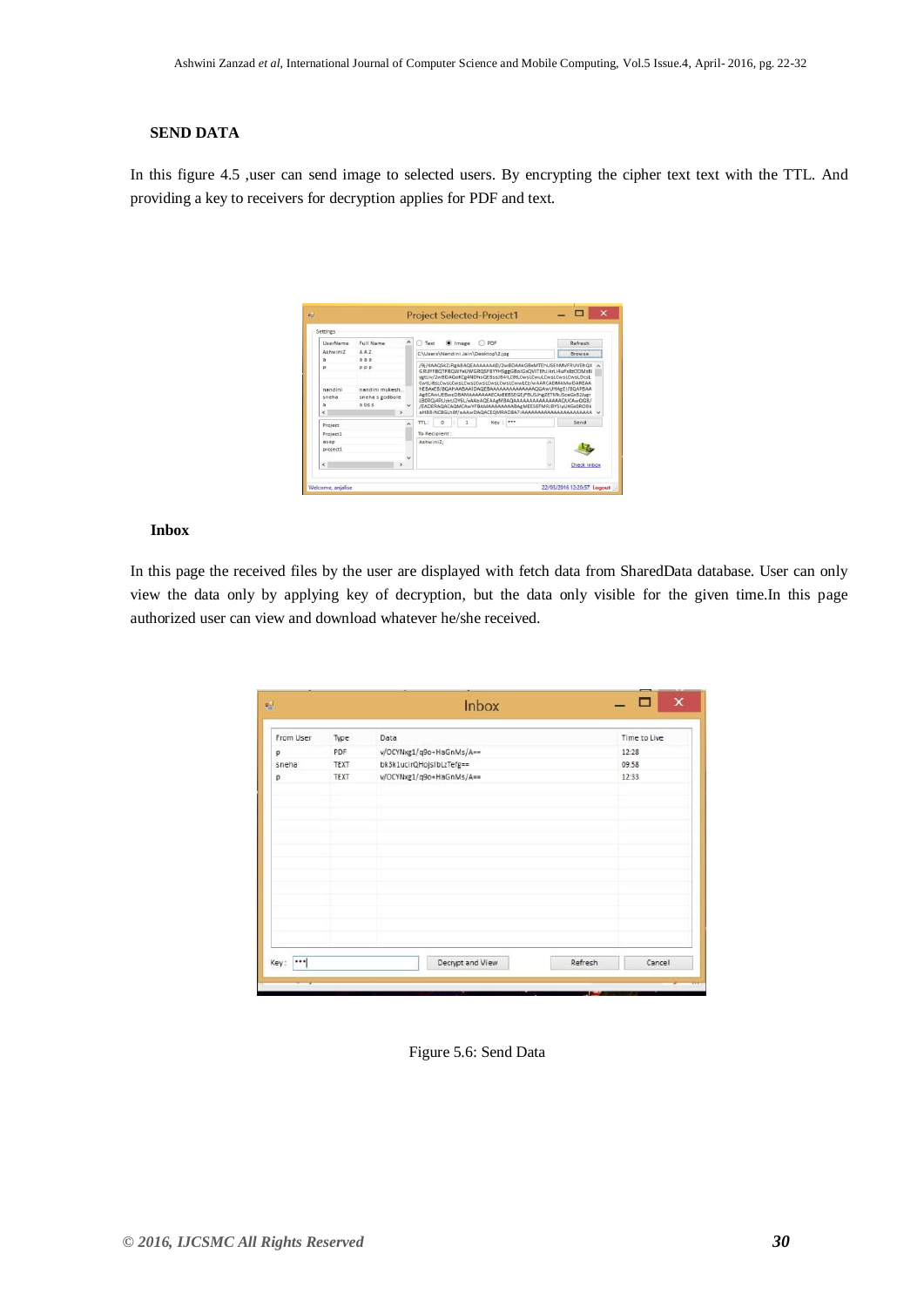### **View data(output box)**

In this page user can also view and download images, and they are stored on the database for the provided time only, after that time get expired the data will automatically get deleted.

| $\sim$ |
|--------|
|        |
|        |
|        |

Figure 5.7: view data

## **Time To Leave**

In this Page the work of auto-deletion is performed. For this the time which is add with current of the system with the message sent by the sender. After receiving the message the timer starts automatically and it match the time which is stored in the database with the message, if it will matches the will get deleted



Figure 5.8: TTL application

# **VI. CONCLUSIONS**

In this project, we proposed the novel AES encryption algorithm with TSA scheme which is able to achieve the time specific ciphertext. In order to solve these problems by implementing the authorization period and time controllable self data deletion after expectations of time. This project is able to share confidential data with multiple user or a project group. The PDF, image and text are encrypted uses AES which uses public attributes. The sending process uses MSP-ABE scheme, which takes the user public attributes (name and project name), thus the ciphertext is only secured by those user whose attributes are involves in the encryption process. The combination of AES with MSP-ABE with data auto-deletion scheme is successfully implemented in the project.

#### **ACKNOWLEDGEMENT**

We have great pleasure to express our most sincere regards and deep of gratitude to our project guide **Ms. Kalyani Gajbhiye**, Asst. Prof., Department of Computer Science & En- gineering, DBACER, Nagpur for her valuable guidance for completing final year project **"iLoon: Data Encryption with Data Auto-deletion Scheme in Cloud Database"**. We are very much thankful to our Head of Department **Mr. R. S. Thakur**, Principal **Dr. V.H. Tatwawadi** and other staff member of the Department of Computer Science and Engi- neering for their valuable support and helping attitude. Finally, we would like to extend our thanks to all those who have contributed, directly or indirectly to make this project successful.